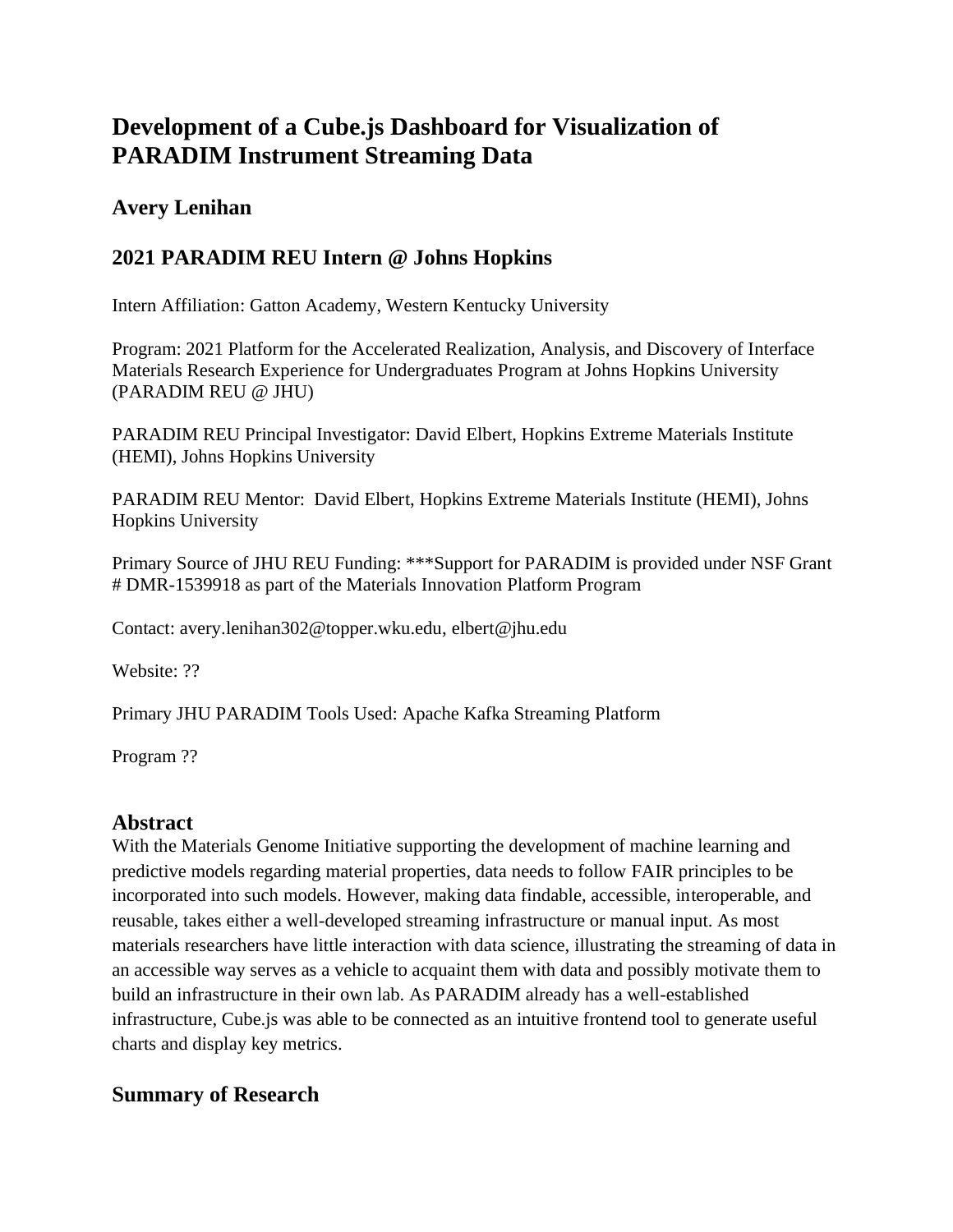The Materials Genome Initiative (MGI) depends on FAIR data principles (Wilkenson *et al*) to feed data-intensive techniques, including machine learning, and accelerate the materialsby-design process. To support FAIR data sharing, PARADIM is developing cutting-edge infrastructure for streaming materials research data. Currently, seven instruments and sensors stream data through an Apache Kafka backbone. Kafka Eagle stores metrics for the data and servers in a SQL database (MySQL). A dashboard of these metrics would benefit users and staff by providing progress of data collection as well as insights into the efficiency and use patterns of the PARADIM infrastructure.

This project consisted of evaluating needs for visualization of streaming data metrics and development of a prototype for a data dashboard. Multiple options were evaluated and Cube.js was selected due to its performant backend API to link infrastructure metrics in a database to a flexible, easy frontend dashboard building. The prototype development highlighted the need to provide an accurate data schema for dashboard viability

#### **Results and Conclusions**

The need for a dashboard to visualize streaming data metrics was identified through discussion with PARADIM staff and users. Several existing dashboards were evaluated, including Kowl, Confluent Cloud, and Datadog, however, none provided the flexibility and extensibility appropriate for an instrument-based laboratory as diverse as PARADIM. Interviews of lab users revealed that flexibility was a top priority, but existing dashboards were large, overwhelming, and less modular. The possibility of developing a custom frontend in the React.js framework and Material-UI library was considered but was ruled out because of its static nature.

To meet the needs of the project, I settled on Cube.js. Cube.js can be characterized as data middleware that connects databases with a frontend that orchestrates SQL generation, caching, and security. The Cube.js frontend Dashboard App provides a way to make a modular, dynamic dashboard as a React App without requiring substantial user coding. For this project, I ran Cube.js within a Docker container which was convenient as well as promising easy replicability on other machines.

A central challenge in applying the Cube.js platform to PARADIM's infrastructure is development of a schema that includes all the metrics of value. While Cube.js will autogenerate a schema, this default failed to recognize numeric data types and did not provide all important fields. Manual schema production corrected type errors and allowed creation of cube queries to generate five charts of varied usefulness. Even with this limited schema, however, SQL queries can be autogenerated from a GUI. This provides valuable function to users interested in customizing the dashboard despite lack of SQL experience.

Manual schema editing including version control in a public GitHub repository (Lenihan *et. al*). The schema is in a specialized JSON format, but editing data types and adding new fields is possible in common text editors. The modified schema allows metrics such as lag to be easily added to charts. Further refinement of the schema is needed moving forward, but the dashboard currently could generate a number of charts for the inexperienced user to begin understanding data flow through Kafka streaming in PARADIM.

As streaming infrastructure expands to other labs, the implementation of Cube.js to read data from Kafka Eagle databases should prove valuable elsewhere. The continued need to integrate data awareness with the daily operations of a lab to create FAIR data means automated data infrastructure will become more common thereby increasing the value of solutions to